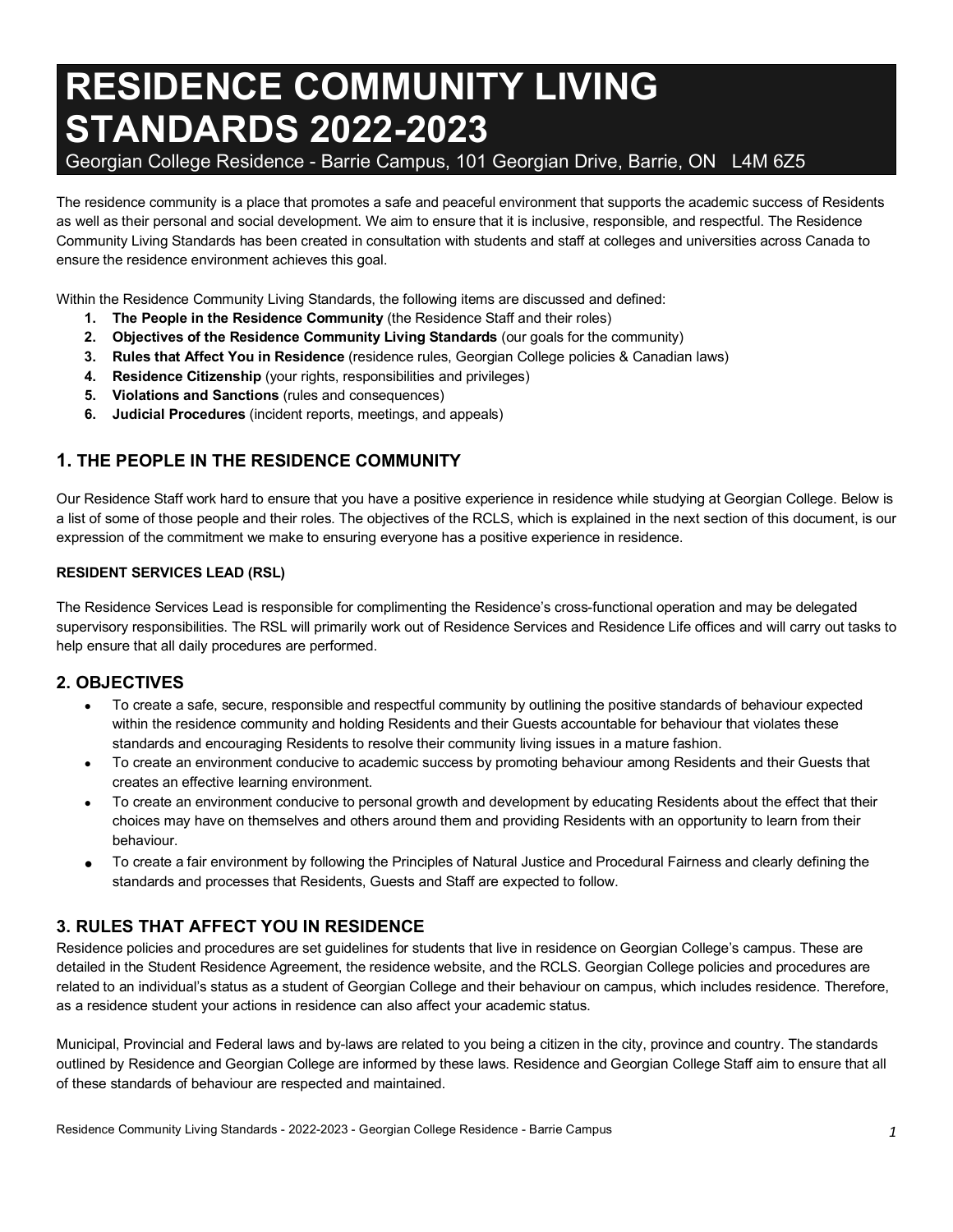Normally the Residence policies and procedures and Georgian Colleges policies and procedures act independently of one another. However, Residence shares all reports alleging RCLS violations with Georgian College. In situations that create a concern for the safety and security of students in residence and on campus, all important information will be shared between appropriate Residence and Georgian College officials. In serious cases, allegation(s) may be investigated by both the Residence and Georgian College and the student will be subject to the sanctions under both sets of policies and procedures.

 For more information about Georgian College policies and procedures please refer to the Academic Policies webpage: **<www.georgiancollege.ca/admissions/policies-procedures>**.

If you have questions about Residence policies and procedures please contact the Residence staff.

#### **SCOPE & APPLICATION**

The RCLS apply to all Residents and their Guests. They are in effect:

- (a) on Residence property, including in all Residence buildings and the grounds of the Residence;
- (b) at off-campus events sponsored by Residence or a recognized student leadership group in residence;
- (c) when the conduct of a Resident has a substantial link to Georgian College, direct implications for the proper functioning of Residence; the well-being of Residents; the educational mission of Georgian College; or the interests or reputation of Residence and/or Georgian College. This includes any behaviour observed or carried out through an online medium, by using text, audio, video or images, including but not limited to Facebook, YouTube, Snapchat, and Twitter will be treated as an Offence detailed within these standards.

#### **AUTHORITY**

 The RCLS is intended to be clear to all readers. If you have a question, consult Residence Management, as they have the authority to interpret the Standards.

 The RCLS attempts to identify a range of behaviours that constitute Violations. Residence reserves the right, in extraordinary circumstances, to identify and sanction conduct that may not be specifically described, but which clearly does not support the stated Objectives of the RCLS or Georgian College Polices.

#### **PROTECTION OF PRIVACY**

 Residence respects the privacy and personal information of residence students and will comply with the Freedom of Information and Protection of Privacy Act regarding the gathering, retention, safeguarding and disposal of personal information.

 All concerning behaviours and allegations of violations documented in Incident Reports will be made available to the Resident, Campus Security, the Office of the Dean of Students, and the office of the Vice President, Student Engagement, upon request.

 All Residence reports, files and records, both paper-based and electronic, will be kept for a minimum of seven (7) years after the termination of the Student Residence Agreement.

#### **4. RESIDENCE CITIZENSHIP**

 You are a citizen of the residence community and a student of Georgian College. You therefore have certain rights and responsibilities. Your privileges are yours to maintain by respecting the rules of Residence and Georgian College. Rights should NOT be confused with Privileges.

 As a good citizen of our Residence Community, you acknowledge in a responsible way your rights, responsibilities and privileges as well as the rights, responsibilities and privileges of others. We hope that you participate in the community in a positive way and you do your part to create and maintain an environment that encourages academic success and social growth.

#### **RESIDENTS' RIGHTS**

Within the Residence Community you, as a Resident, have the right to:

- (a) enjoy the rights and freedoms recognized by law, subject only to restrictions that ensure the welfare and advancement of the Residence Community, as detailed in the RCLS,
- (b) be free from discrimination, on the basis of race, ancestry, religious beliefs, physical ability, marital status, colour, place of origin, gender, mental disability, family status, source of income, age or sexual orientation,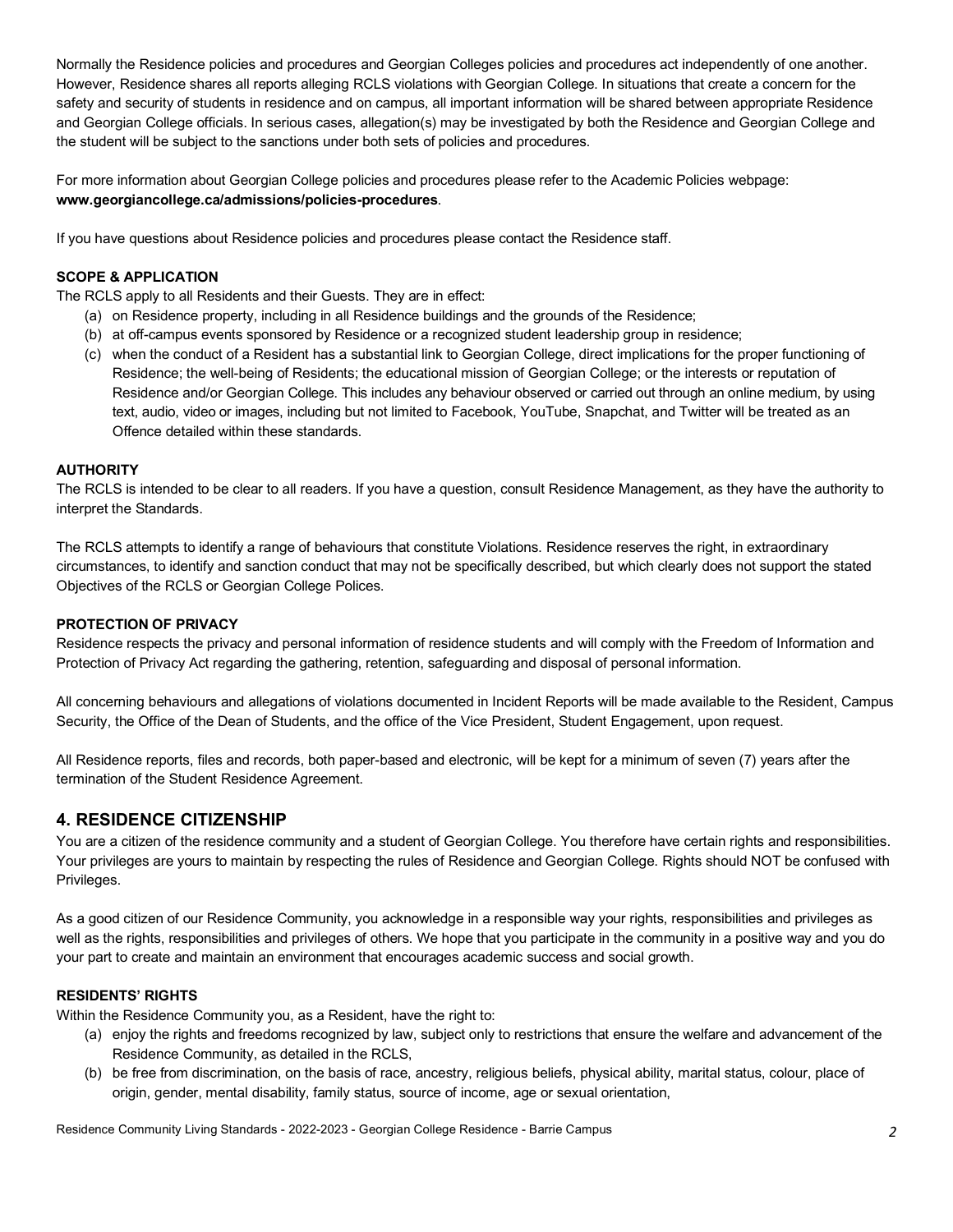- (c) enjoy an atmosphere intended to remain free from behaviour which is reasonably interpreted as unwelcome; including (but not limited to) remarks, jokes, or actions which demean another person and/or deny individuals their dignity and respect,
- (d) study, work, read and sleep in your unit/suite/room without undue interference from unit-mates or others,
- (e) occupy your assigned unit/suite/room and use its furniture, effects and services,
- (f) expect that unit/suite/roommates will respect your personal property,
- (g) expect reasonable cooperation from others when you are sharing common rooms/facilities,
- (h) live in a clean environment, requiring a joint and equitable effort from you and your unit/suite/roommates,
- (i) reasonable privacy from unit/suite/roommates or others,
- (j) have your concerns considered by Residence Staff,
- (k) have all reported violations investigated in a reasonable amount of time and efficient manner,
- (l) expect confidentiality from Residence Staff with regards to all personal and student conduct related information.

#### **RESIDENTS' RESPONSIBILITIES**

 With your rights come corresponding expectations of behaviour within the Residence Community. As a Resident you have the responsibility to:

- (a) read, understand and abide by Georgian College Calendar, codes, policies and regulations, guidelines and processes, including the Student Residence Agreement, the residence website, and the RCLS,
- (b) recognize the authority of all Residence and Georgian College Staff acting in the scope of their position and to be responsive and cooperative in all dealings with them,
- (c) treat with respect, civility, courtesy and consideration all Residents, Residence Staff and Georgian College Officials and conduct yourself in a way that permits them to be successful academically and/or perform their duties,
- (d) take all actions associated with good citizenship, including reporting violations of Residence and Georgian College policies, and taking all reasonable measures to ensure the safety and security of the Residence Community,
- (e) seek help or resources to protect and ensure your personal health, safety and wellbeing, including addressing issues of self- harm which have the potential to occur by action or neglect, including self-abuse, eating disorders, suicide attempts, underage drinking, alcohol abuse or negligence related to health, hygiene or medications,
- (f) attempt to resolve unit/suite/room/community problems on your own before you ask your RA to assist you in this process,
- (g) conduct yourself and contribute in a positive and productive way to the Residence Community through active participation,
- (h) respect the rights, privileges and privacy of your unit/suite/roommates, work with them cooperatively to keep your unit in a clean and tidy condition,
- (i) respect the rights, privileges and property of all other Residents and their Guests, and of the neighbouring community,
- (j) take full responsibility for the conduct of Guests, accompany them at all times within the Residence Complex and ensure that Guests are aware of, and abide by, Residence and Georgian College policies,
- (k) conduct yourself in a way that ensures the Residence facilities and grounds are kept in good condition, including keeping your assigned room and suite common areas in a clean and sanitary condition,
- (l) secure your personal property and obtain personal contents insurance,
- (m) permit Residence or Georgian College Staff or its officers' entry when there is a reasonable apprehension of danger or harm, or for the purpose of inspecting the condition of the unit/suite/room and its contents,
- (n) be solely liable to Georgian College for any loss or damage to your room and its furniture, telephone and effects of Georgian College; liable for loss or damage to the public facilities, furniture and equipment of the Residence, including Common Areas; and liable for any damages caused by Guests,
- (o) actively check your mail, voicemail, and email accounts registered with the residence on a regular basis for messages from Residence Staff,
- (p) carry your Georgian College ID and show it when requested by Residence or Georgian College Staff.

#### **RESIDENTS' PRIVILEGES**

 Privileges enhance the lifestyle in Residence because they add to the pleasure of the academic and social experience. Privileges are granted to Residents upon arrival, based on the principle that Residents are expected to conduct themselves in accordance with the RCLS. There is an important difference between Rights and Privileges. You can expect your Rights to be respected all the time, and you can maintain Privileges with behaviour in accordance with our RCLS. Privileges can be taken away through the judicial process if conduct does not comply with our RCLS.

#### **It is a privilege for you to:**

- (a) live in Residence,
- (b) use the Common Areas and Facilities and their furniture, equipment, effects and services,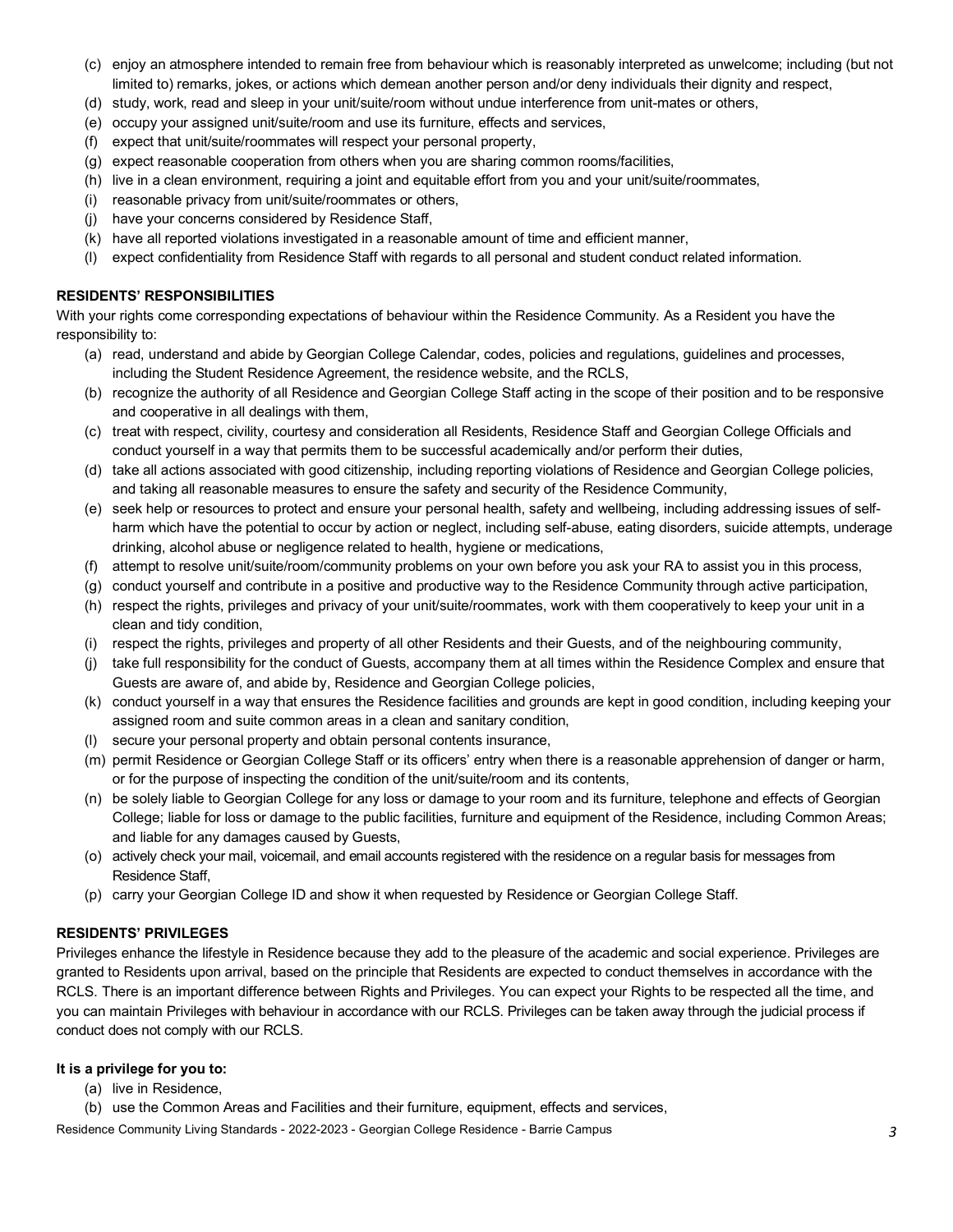- (c) have unit/suite/room assignments to live with your friends,
- (d) to live in Residence in future years,
- (e) consume alcohol within your assigned unit/suite/room or as a guest in another resident's unit/suite/room, and only if you are of the legal drinking age,
- (f) use sound broadcast equipment, approved musical instruments or computer speakers or subwoofers,
- (g) invite and host Guests in Residence,
- (h) be a Guest in areas outside your assigned room/unit/building and/or enjoy access to the Residence Complex, outside your assigned room/unit/building,
- (i) participate in events and activities facilitated or sanctioned by Residence.

# **5. VIOLATIONS AND SANCTIONS (THE RULES AND CONSEQUENCES)**

 A violation is any unacceptable conduct, action or neglect that violates the RCLS, Student Resident Agreement or Georgian College's policies. Violations are described and classified based on three levels of increasing severity. Sanctions are the consequences for violations, which are described in detail in subsequent sections of the RCLS. At each level of offense and/or after repeated violations the severity of the sanctions will increase.

Level 1 Violations: Actions that interfere with the rights of another individual or community to the peaceful use and enjoyment of their space in Residence. Normal Point Range: 1-2

Level 2 Violations: Actions that create a significant nuisance and/or disturbance to an individual or community and/or repeated level one violations. Normal Point Range: 2-4

Level 3 Violations: Actions that endanger the safety and security of an individual; significantly compromise or damage personal or Residence/Georgian College property; attack the dignity/integrity of an individual; contravene the laws of the land; and/or repeated level two violations. Any Level 3 Offense may warrant an eviction. Normal Point Range: 4-6

#### **The Point System**

 The point system is designed to help define the seriousness of specific behaviours and to track the frequency and severity of a student's RCLS violations. All violations are associated with points ranging from a value of 1 through 9. All violations have a minimum value of one point. The assigned number of points will depend upon the type of incident and/or its severity. In complex situations where multiple violations occur in the same incident, points will typically be assigned based on the most serious single violation of the RCLS.

 Points remain on record until August 15 of each year, or as stipulated upon eviction. After a Resident has been found responsible for a violation, the Resident may be responsible for educational, restorative, or punitive sanctions. Points are assigned for each incident based on the table below. Points are used in determining the sanctions appropriate for a resident, given their cumulative conduct record, as outlined in the "Sanctions" section below. During sanctioning, decision makers consider a resident's total points, including those assigned for the current violation.

| Tier           | <b>Points Accumulated</b> | <b>Typical Sanction Examples</b>                                                                           |
|----------------|---------------------------|------------------------------------------------------------------------------------------------------------|
|                | $1 - 3$                   | Warning, Community Service, Educational, Fine, Loss of Privileges, Restitution                             |
| ш              | $4 - 8$                   | All Tier I Sanctions, Communication Ban, Transfer/Relocation, Behavioural Contract,<br>Residence Probation |
| $\blacksquare$ | $9+$                      | All Tier I, and II Sanctions, Eviction, Recommendation of Charges of non-Academic<br>Misconduct            |

#### **VIOLATIONS**

 The violations listed in the RCLS summarize policies stated in the Student Residence Agreement (SRA) and are found to be consistent with Georgian College policies and values. Where applicable, reference is made to these policies.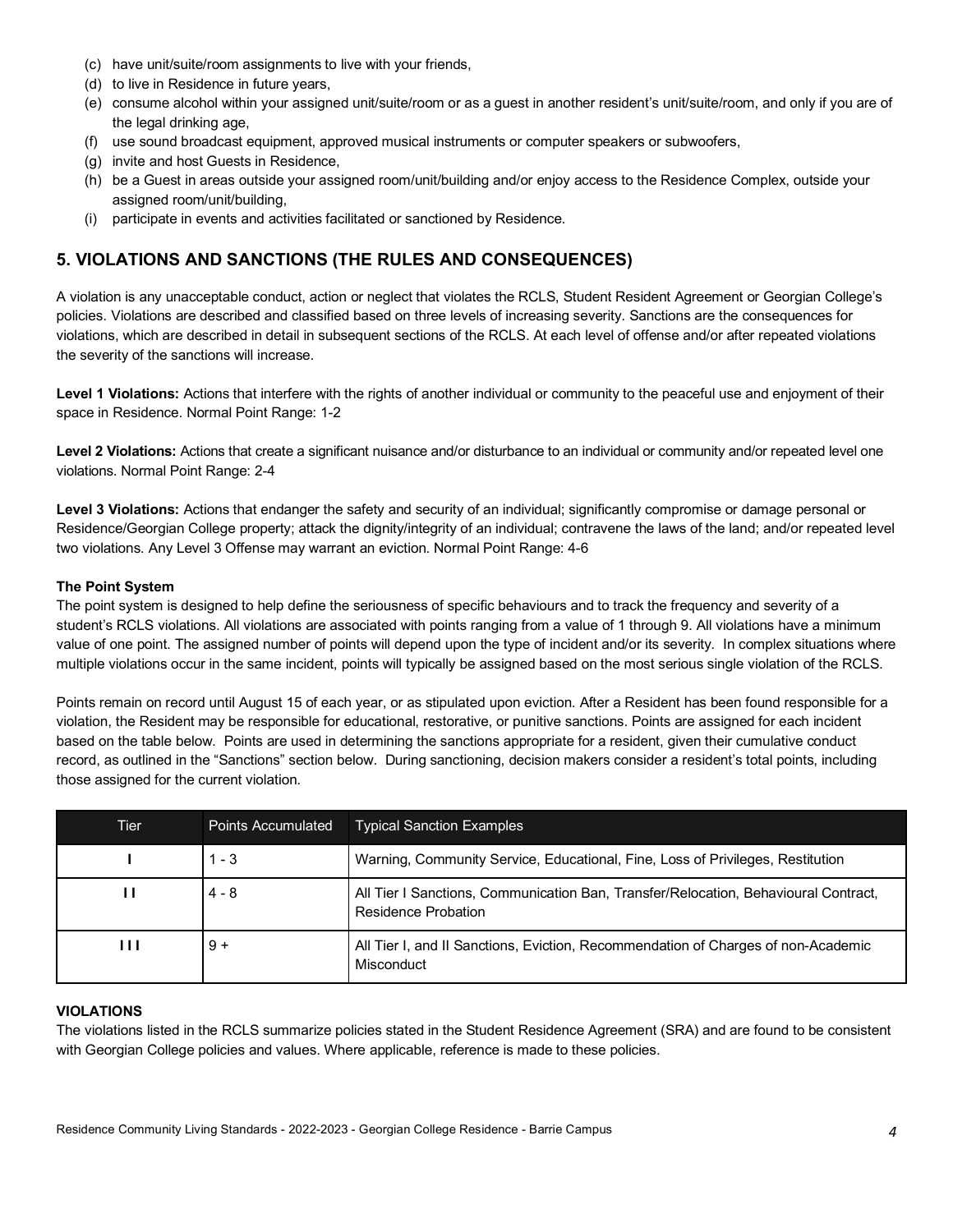| <b>Level of Incident</b> | <b>Points Typically Assigned</b> |
|--------------------------|----------------------------------|
| <b>LEVEL 1</b>           | $1 - 3$                          |
| <b>LEVEL 2</b>           | $2 - 5$                          |
| LEVEL 3                  | $4 - 9$                          |

### **1. ADVERTISING, SOLICITING, CAMPAIGNING AND SELLING**

 **Note:** Residents or other community members who wish to campaign or advertise activities associated with the Residence or Georgian College are required to speak with a Residence Staff member to seek permission to do so.

| <b>LEVEL 1</b> | a)<br>b)<br>C) | Displays in windows or other prominent places that are not in observance of Canadian law and the principles<br>supporting those rules, College Policy or the RCLS (i.e. promoting alcohol, illegal substances, pornography,<br>or other inappropriate activities or messages).<br>Unauthorized advertising, soliciting, promoting, or selling of products, events and services in Residence.<br>Unauthorized campaigning in residence. |
|----------------|----------------|----------------------------------------------------------------------------------------------------------------------------------------------------------------------------------------------------------------------------------------------------------------------------------------------------------------------------------------------------------------------------------------------------------------------------------------|
| <b>LEVEL 2</b> | d)             | Operating a business out of your residence room.                                                                                                                                                                                                                                                                                                                                                                                       |

| 2. ALCOHOL         |                                                                                                                                                                                                                                                                                                                                                                                                                                                                                                                                                                                                                                                                                                                                                                                                                                                                                                                                                                                |  |  |  |  |
|--------------------|--------------------------------------------------------------------------------------------------------------------------------------------------------------------------------------------------------------------------------------------------------------------------------------------------------------------------------------------------------------------------------------------------------------------------------------------------------------------------------------------------------------------------------------------------------------------------------------------------------------------------------------------------------------------------------------------------------------------------------------------------------------------------------------------------------------------------------------------------------------------------------------------------------------------------------------------------------------------------------|--|--|--|--|
|                    | Note: Alcohol is only permitted to be consumed in individual residence rooms/suite. The legal drinking age in Ontario is 19 years.                                                                                                                                                                                                                                                                                                                                                                                                                                                                                                                                                                                                                                                                                                                                                                                                                                             |  |  |  |  |
| <b>LEVEL 1</b>     | Attending Residence Orientation under the influence of alcohol.<br>a)<br>Open alcohol, where prohibited.<br>b)<br>Possession of single serving glass containers (i.e. beer bottles, coolers).<br>C)<br>Possession of drinking and/or drinking game paraphernalia, including but not limited to funnels, beer bongs, beer<br>d)<br>pong kits or tables, etc.<br>Possession of alcohol beverages with more than 40% concentration of alcohol (by volume).<br>e)<br>Possession of large volume 'common source' alcohol containers. Large volume alcohol containers are defined as:<br>f)<br>(A) a container that holds more than 550mL of beer, malt liquor, cider, coolers or pre-mixed cocktails or (B) a<br>container that holds more than 1.18L of any type of alcohol other than beer such as wine, liquor, or cocktail mixes.<br>Examples of large volume 'common source' alcohol containers include King cans, Quart Bottles, Kegs, Mini kegs,<br>60ozs and Texas Mickeys. |  |  |  |  |
| LEVEL <sub>3</sub> | Consumption or possession of alcohol by residents or guests under the legal drinking age or those on alcohol<br>g)<br>probation.<br>Drinking games or promotion of a social function, activity or contest in which the consumption of beverages is<br>h)<br>either the primary focus or used as a penalty, typically in response to a specified cue or prompt.<br>Imposing the physical effects of intoxication on the Residence Community, for example vomiting, passing out,<br>i)<br>aggressive or significantly disruptive behaviour, or needing medical assistance.<br>Making or selling alcohol in Residence.<br>j)<br>Purchasing or supplying persons under the legal drinking age with alcohol.<br>k)<br>Influencing, forcing and/or promoting the consumption of alcohol by a resident and/or guest on another.<br>$\vert$                                                                                                                                            |  |  |  |  |

## **3. CANNABIS**

 In Ontario, a person must be 19 years of age to legally purchase or consume cannabis. As per the Canadian legislation, cannabis cannot be consumed in public, including on residence or campus grounds. The Residence building is a smoke-free environment where smoke or combustion in any form are prohibited (including smoking and vaping). Residents who are in possession of cannabis must store their cannabis in a sealed container.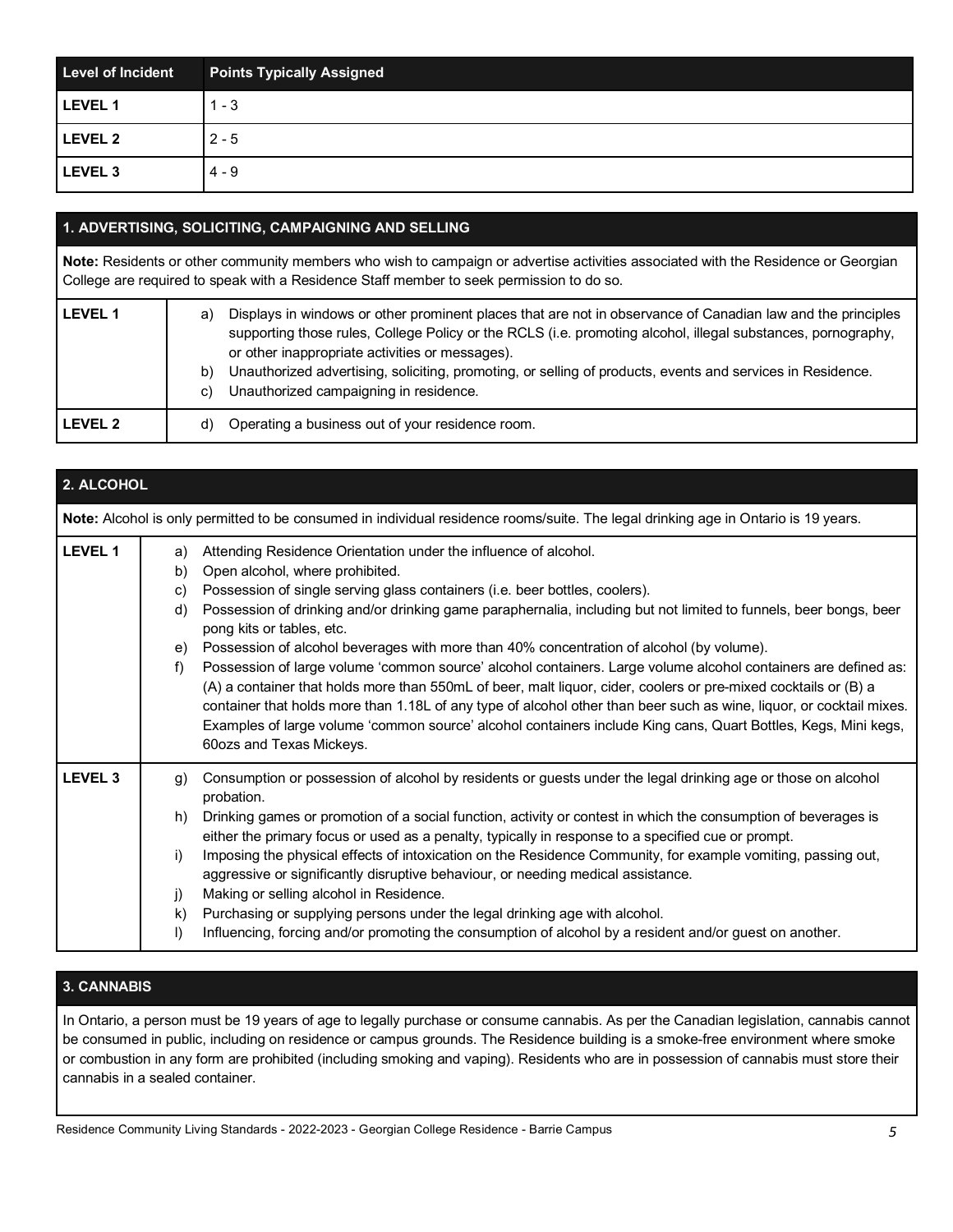**Note:** Students who require accommodations for possession and/or use of medical cannabis that may contradict Residence policies must submit a formal request to Residence Management prior to acquiring/using medical cannabis in residence.

| LEVEL 1        | Careless or unsafe storage of cannabis or cannabis products that causes or has the potential to cause harm or<br>a)<br>disturbance to the community, (e.g., excessive odour, mold, etc.).<br>Consumption of cannabis or cannabis products in unauthorized areas (e.g., lounges, hallways, common spaces,<br>b)<br>etc.).<br>Attending Residence Orientation under the influence of cannabis.<br>C)                                                                                                                                                                                      |
|----------------|-----------------------------------------------------------------------------------------------------------------------------------------------------------------------------------------------------------------------------------------------------------------------------------------------------------------------------------------------------------------------------------------------------------------------------------------------------------------------------------------------------------------------------------------------------------------------------------------|
| <b>LEVEL 2</b> | Smoking, vaping, or producing the odour of cannabis in Residence or on Residence grounds.<br>d)<br>Growing cannabis and/or producing cannabis substances in Residence (e.g., edibles, hash oil, etc.).<br>e)<br>Possession of more than 30 grams of dried cannabis (one ounce) or equivalent, in Residence.<br>f)<br>Imposing the physical effects of intoxication on the Residence community.<br>$\mathfrak{g}$<br>Influencing, forcing and/or promoting the consumption of cannabis by a resident and/or guest on another.<br>h)                                                      |
| <b>LEVEL 3</b> | Consumption or possession of cannabis by Residents and guests under the legal age, or those on cannabis<br>i)<br>probation.<br>Purchasing for, or supplying persons with, cannabis or cannabis substances whom are under the legal age.<br>j)<br>Consumption games or promotion of a social function, activity or contest in which the consumption of cannabis is<br>k)<br>either the primary focus or used as a penalty, typically in response to a specified cue or prompt.<br>Possession with the intent to sell, and/or selling cannabis or cannabis substances in Residence.<br>I) |

|                | <b>4. CLEANLINESS</b>      |                                                                                                                                                                                                                                                                                                                                                                                                                                                                                                                                                                                                                                                                                                      |  |  |  |
|----------------|----------------------------|------------------------------------------------------------------------------------------------------------------------------------------------------------------------------------------------------------------------------------------------------------------------------------------------------------------------------------------------------------------------------------------------------------------------------------------------------------------------------------------------------------------------------------------------------------------------------------------------------------------------------------------------------------------------------------------------------|--|--|--|
| <b>LEVEL 1</b> | a)<br>b)<br>C)<br>d)<br>e) | Littering.<br>Failure to keep Room/common areas in a clean and sanitary condition after use.<br>Improper disposal of refuse, including leaving garbage bags outside of your Room.<br>Collection of empty containers, bottles or cans that is judged by Residence Staff, for sanitary reasons, to be<br>beyond recycling purposes.<br>Failure to (follow disposal instructions of) dispose of recycling, garbage and/or organics appropriately; including,<br>but not limited to leaving garbage/recycling bags, leaving items on compactor floor, bagging organics with a non-<br>organic bag, failure to break down cardboard, failure to separate recycling/garbage/organics into their designated |  |  |  |
|                |                            | disposal areas.                                                                                                                                                                                                                                                                                                                                                                                                                                                                                                                                                                                                                                                                                      |  |  |  |

| <b>5. DAMAGES AND VANDALISM</b> |                                                                                                                                                                                                                                                                                                                                                                                                                                                                                                                                                                      |  |  |
|---------------------------------|----------------------------------------------------------------------------------------------------------------------------------------------------------------------------------------------------------------------------------------------------------------------------------------------------------------------------------------------------------------------------------------------------------------------------------------------------------------------------------------------------------------------------------------------------------------------|--|--|
| LEVEL 2                         | Marking any surface through action or neglect, that is not deemed normal wear and tear.<br>a)<br>Behaviour that causes, or has the potential to cause moderate damage through actions, carelessness, or<br>b)<br>negligence.<br>Failure to keep your furniture, fixtures and appliances in a good state of repair.<br>C)<br>Attempt to repair and/or resolve damages without consultation and subsequent permission from the Residence.<br>d)<br>Damage to, or alteration of Residence Community Resources such as bulletin boards, posters, decorations, etc.<br>e) |  |  |
| <b>LEVEL 3</b>                  | Behaviour that causes, or has the potential to cause significant damage through action, carelessness or<br>a)<br>negligence.<br>Willful damage, vandalism or graffiti or neglect that leads to serious damage to the residence, Georgian College or<br>b)<br>private property.                                                                                                                                                                                                                                                                                       |  |  |

| <b>6. DISRUPTIVE BEHAVIOUR</b> |                                                                                                                                                     |  |  |
|--------------------------------|-----------------------------------------------------------------------------------------------------------------------------------------------------|--|--|
| <b>LEVEL 1</b>                 | Throwing, dropping, kicking or knocking objects from/at residence buildings, windows, or stairwells, whether<br>a)<br>intentional or unintentional. |  |  |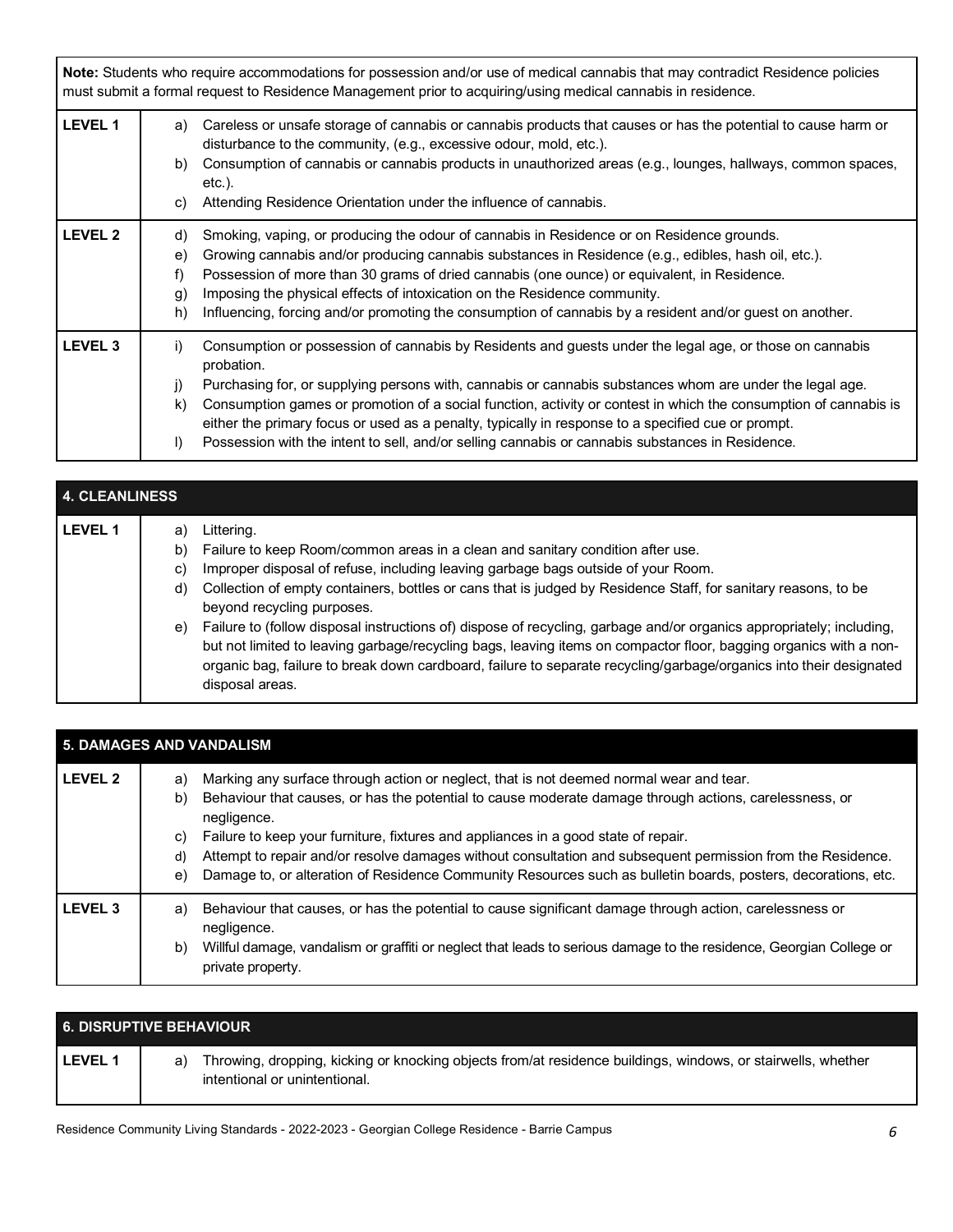|                | b) | Participating in physically-active games or sports inside Residence which could disturb Residents, Staff or the<br>surrounding community or cause damage to facilities or personal injuries.                                                                                                                                                                            |
|----------------|----|-------------------------------------------------------------------------------------------------------------------------------------------------------------------------------------------------------------------------------------------------------------------------------------------------------------------------------------------------------------------------|
| <b>LEVEL 2</b> | C) | Creating or permitting behaviour in Residence which is a nuisance or annoyance to Residents, Residence Staff,<br>the surrounding community, or to the supplier of services authorized by Residence or Georgian College. This<br>includes pranks/raids or similar actions that could be damaging to personal, Residence or Georgian Collegial<br>property or reputation. |

| <b>7. FACILITIES AND FURNITURE</b> |                                                                                                                                                                                                                                                                                      |  |  |
|------------------------------------|--------------------------------------------------------------------------------------------------------------------------------------------------------------------------------------------------------------------------------------------------------------------------------------|--|--|
| <b>LEVEL 1</b>                     | Removal of furniture, appliances, window screens or other fixtures from assigned rooms/units and placing them<br>a)<br>elsewhere.                                                                                                                                                    |  |  |
| <b>LEVEL 2</b>                     | Alteration or renovation of Rooms, furniture, or equipment.<br>b)<br>Installation of unauthorized furnishings, equipment or devices. This includes internet, phone, and cable.<br>C)<br>Failure to keep access clear to electrical panel, heating unit and maintenance access.<br>d) |  |  |

| 8. FIRE SAFETY |                                                                                                                                                                                                                                                                                                                                                                                                                                                                               |
|----------------|-------------------------------------------------------------------------------------------------------------------------------------------------------------------------------------------------------------------------------------------------------------------------------------------------------------------------------------------------------------------------------------------------------------------------------------------------------------------------------|
| <b>LEVEL 1</b> | Propping open a fire door, which includes room/suite/unit doors. This may include using the deadbolt or another<br>a)<br>item to prevent it from locking and/or to hold the door open.                                                                                                                                                                                                                                                                                        |
| <b>LEVEL 2</b> | Possession or use of candles, incense, lava lamps, open coil hot plates, flame cooking devices, indoor barbeques,<br>b)<br>deep fryers and the like. Cooking devices without an automatic shutdown are not allowed in residence.<br>Covering or removing smoke and/or heat detectors.<br>C)<br>Blocking hallways, stairwells, exits and access to fire safety equipment.<br>d)<br>Leaving food unattended while cooking.<br>e)<br>Shallow/deep frying is not permitted.<br>f) |
| <b>LEVEL 3</b> | Possession or use of explosive or flammable material (e.g., firecrackers, fireworks and barbecue propane tanks).<br>g)<br>Discharging, tampering with, covering or operating any fire prevention or detection equipment for any purpose<br>h)<br>other than the control of a fire.<br>Actions or neglect that leads to a fire, and/or the activation of the building fire alarm system.<br>i)                                                                                 |

## **9. GUESTS AND VISITORS**

- **1.** A guest is any person who is invited to, accompanied on, accepted or admitted to the residence property where they do not currently reside.
- **2.** Residents must sign in their guests at the front desk before they enter the Residence.
- **3.** The guest must leave one piece of photo identification with the front desk. The front desk will not accept passports or health cards as forms of photo identification.
- **4.** No visitors will be granted access into the Residence after 2:00am.
- **5.** Residents may sign-in up to two (2) guests at a time.
- **6.** While each guest is in the Residence, the Resident must remain in the company of the guest at all times until the guest is signed out.
- **7.** The guest must sign-out and collect photo identification with the front desk each time they leave residence property, regardless of the length of time spent off property.
- **8.** Residents are permitted to have up to a maximum of two (2) consecutive overnight guests and no more than ten (10) overnight guests in any one (1) given month.
- **9.** Guests should not in any way interfere with the rights of a roommate or other Resident to privacy, access, sleep or study at any time or anywhere within the Residence.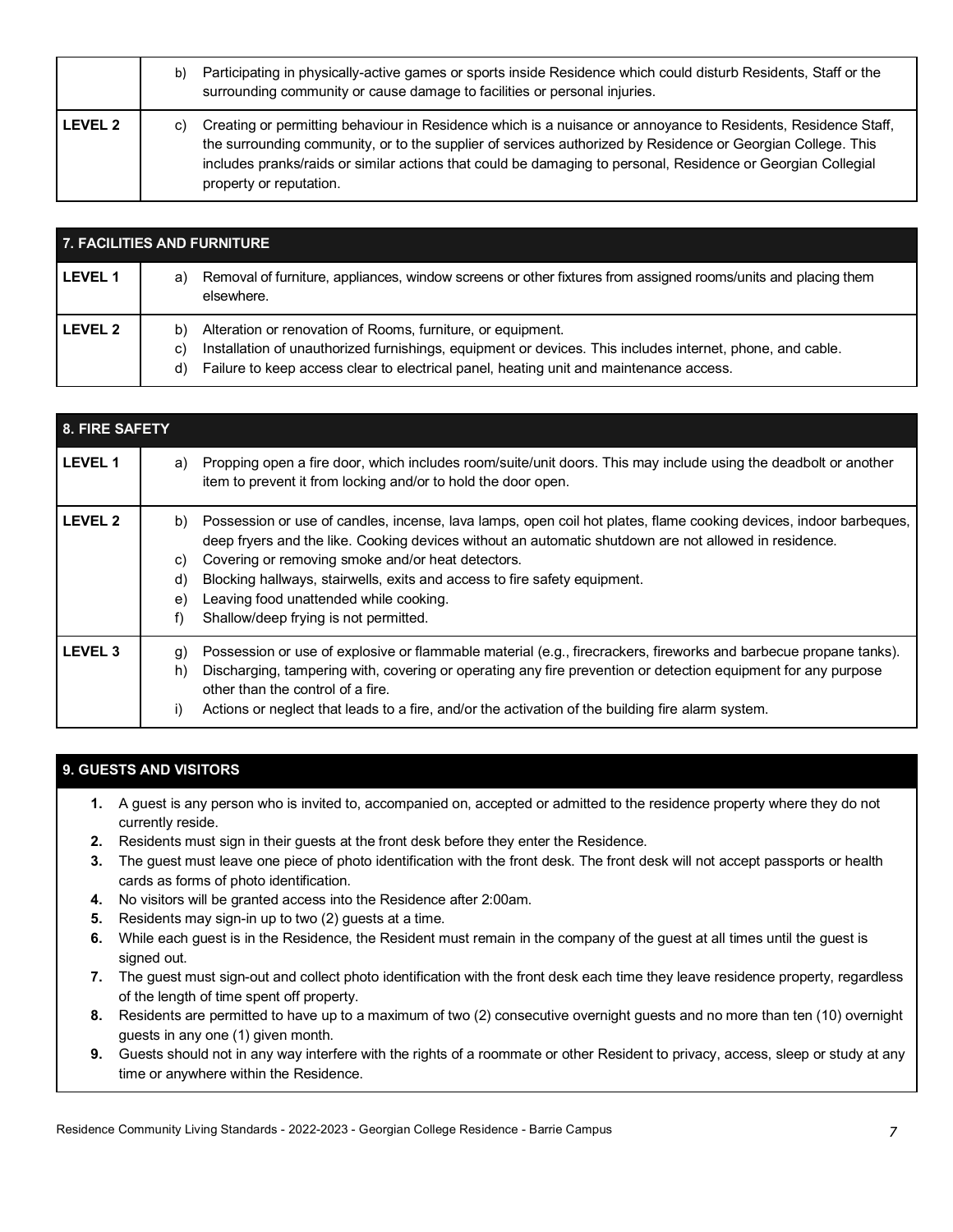- **10.** Any non-resident who is invited to, accompanied on, accepted or admitted to the residence property is deemed to be a guest of that Resident.
- **11.** Failure to be present does not mitigate or relieve the resident's responsibility for their guest's behaviour. Residents are responsible for their guest's behaviour whether they participated in, condoned or were aware of that guest's behaviour or not. The specific sanction(s) will be determined by the list of possible sanctions for the offence(s) committed by the guest.
- **12.** The Residence requires any guests 16 years or younger visiting the residence without a parent/guardian to have a signed form of consent from their parent/guardian. This form will also include contact information for the parent/guardian. The Residence reserves the right to call a parent/guardian in the event of a medical emergency or due to behavioural conduct.
- **13.** A guest who remains in residence beyond 2:00 am is considered an overnight guest.
- **14.** Requests for exceptions to the Guests and Visitors Policy may be submitted to Residence Management prior to the arrival of the guest.

| <b>LEVEL 1</b> | Failure to sign-in/sign-out Guests at the front desk.<br>a)<br>Failure of Resident to be with their Guest at all times in Residence.<br>b)<br>Permitting a guest to stay over the limit of two (2) nights consecutively or ten nights (10) in any given month (1)<br>c)<br>without approval from management. |
|----------------|--------------------------------------------------------------------------------------------------------------------------------------------------------------------------------------------------------------------------------------------------------------------------------------------------------------|
| <b>LEVEL 2</b> | Hosting a Guest during Georgian College's Orientation or when Exam Quiet Hours are in effect.<br>d)<br>Living or permitting someone else to live in a room/unit without an approved assignment from Residence.<br>e)                                                                                         |
| <b>LEVEL 3</b> | Hosting a guest who violates the RCLS. All residents are responsible for the actions and behaviours of guests<br>Ť)<br>signed in with them at all times while in the Residence.<br>Hosting a guest who has been issued a trespass, or similar notice restricting them from the residence property.<br>(g     |

## **10. HARASSMENT AND DISCRIMINATION**

 **Note:** Every individual has a right to a safe, respectful environment that is free from attacks on their dignity/integrity. Harassment is defined as any attention or conduct (oral, written, graphic, electronic or physical) by an individual or group who knows, or ought to reasonably know, that such attention or conduct is unwelcome, unwanted, offensive or intimidating. Bullying and hazing will be considered harassment under this policy. Discrimination is any behaviour that is based in or leads to unjust or prejudiced treatment of persons of things, often on the grounds of sex, race, religion, age, gender/gender identity, etc. This includes but is not limited to: making stereotypical assumptions based on a person's presumed traits, excluding persons, denying benefits to someone or imposing burdens upon them.

| LEVEL 2 &<br>l LEVEL 3 |    | a) Failure to abide by the Georgian College Code of Conduct or related legislation or policies which defines<br>harassment and discrimination. |
|------------------------|----|------------------------------------------------------------------------------------------------------------------------------------------------|
|                        | b) | Any conduct that could be deemed as bullying, including cyber bullying, or bullying on social media, be it via a<br>group or an individual.    |
|                        | C) | Any statement, action, or display that could be deemed as inappropriate or derogatory towards an individual or a<br>group.                     |

## **11. ILLEGAL SUBSTANCES AND ACTIVITIES**

 **Note:** Any observations about the behaviour, speech, odours or physical surroundings of an individual that cause suspicion of illegal activity will be investigated and/or reported. Under the principles of the Standard of Proof, repeated suspicious behavior pertaining to illegal activities may result in the Residence applying the full measures of discipline outlined below.

| LEVEL <sub>1</sub> | Attending Residence Orientation, or other residence events, under the influence of illegal substances.<br>a)<br>Possession of paraphernalia associated with the use of illegal substances.<br>b)           |
|--------------------|------------------------------------------------------------------------------------------------------------------------------------------------------------------------------------------------------------|
| LEVEL 2            | Using or being under the influence of an illegal or un-prescribed substance in residence.<br>C)<br>Imposing the physical effects of intoxication from illegal substances on the Residence community.<br>d) |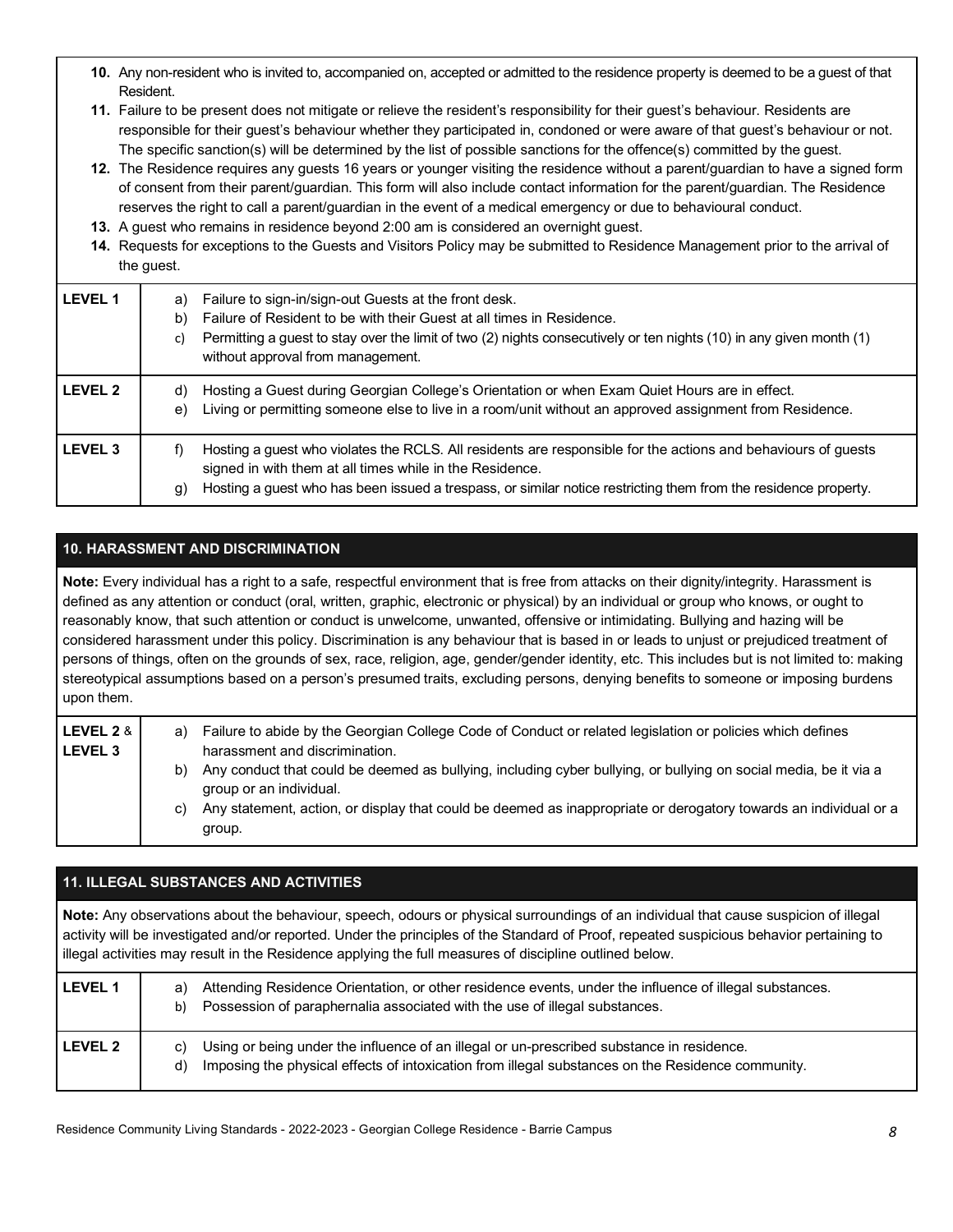**LEVEL 3** e) Illegally possessing, using, making, or selling an illegal or un-prescribed substance in Residence. Possession or use of medication for purposes other than those for which they were prescribed.

f) Any behaviour or activities that contravene the laws of the land.

## **12. NOISE AND QUIET HOURS**

 **Consideration Hours** are in effect 24 hours a day, 7 days a week. Noise levels at any time should not detract from any resident's ability to pursue academic endeavours or to enjoy a peaceful living environment. An individual's right to reasonable quiet supersedes another's right to make noise. The following items are prohibited: large musical instruments (i.e. drum sets), surround sound systems or noise producing devices such as subwoofers and PA systems.

 **Quiet Hours** are observed in Residence: Sunday to Thursday: 11:00pm - 8:00am; Friday and Saturday evenings: 1:00am - 8:00am.  **Exam Quiet Hours** begin 1 week prior to the exam start dates in both December and April. Quiet Hours are extended to 23 hours a day. Residence will define a Relaxed Hour during the evening when programming by Residence Staff may occur. Residence Management reserves the ability to alter quiet hours at any time to suit the needs of the community.

 As a general rule, noise from your room/unit that is audible outside your room, including in hallways, common areas, neighbouring units or buildings, will be addressed by Residence Staff during quiet hours.

| <b>LEVEL 1</b> | Non-compliance with Consideration Hours or Quiet Hours.<br>a)<br>Possession of loud musical instruments.<br>b)<br>Use of musical instruments without the use of headphones or sound equipment such as surround sound systems,<br>C)<br>or noise producing devices such as subwoofers or PA systems. |
|----------------|-----------------------------------------------------------------------------------------------------------------------------------------------------------------------------------------------------------------------------------------------------------------------------------------------------|
| LEVEL 2        | Non-compliance with Exam Quiet Hours.<br>d)<br>Excessive noise that interferes with the academic work of Residents and/or significantly disturbs the residence<br>e)<br>community and/or our neighbouring communities.                                                                              |

| <b>13. PETS</b> |    |                                                                                                                     |
|-----------------|----|---------------------------------------------------------------------------------------------------------------------|
| LEVEL 2         | a) | Keeping any animal or pet in residence, with the exception of fish in one small aquarium, no larger than 3 gallons. |
|                 |    |                                                                                                                     |

| <b>14. RESPECT AND COOPERATION</b> |                                                                                                                                                                                                                                                                                                                                                                 |  |
|------------------------------------|-----------------------------------------------------------------------------------------------------------------------------------------------------------------------------------------------------------------------------------------------------------------------------------------------------------------------------------------------------------------|--|
| <b>LEVEL 2</b>                     | Failure to respond to the written or verbal direction of Residence or Georgian College Staff.<br>a)<br>Demonstrated lack of respect, civility, courtesy or cooperation with a member of the residence community,<br>b)<br>including residents, visitors, residence staff, and Georgian College Staff. This includes inappropriate and/or<br>offensive language. |  |
|                                    | Failure to provide identification, or providing false identification when asked from a residence or Georgian College<br>C)<br>Staff.<br>Providing a false report of an incident or impeding an investigation.<br>d)                                                                                                                                             |  |

|                | <b>15. RESTRICTED AREAS AND UNAUTHORIZED ENTRY</b>                                                                                                                                                         |
|----------------|------------------------------------------------------------------------------------------------------------------------------------------------------------------------------------------------------------|
| <b>LEVEL 3</b> | Unauthorized entry into restricted areas of Residence, including rooftops, basements, utility rooms, offices, etc.<br>a)<br>Entry into another resident's room without the consent of that resident.<br>b) |

| <b>16. SAFETY AND SECURITY</b> |                                          |
|--------------------------------|------------------------------------------|
| <b>LEVEL</b>                   | Improper use of an emergency exit.<br>a) |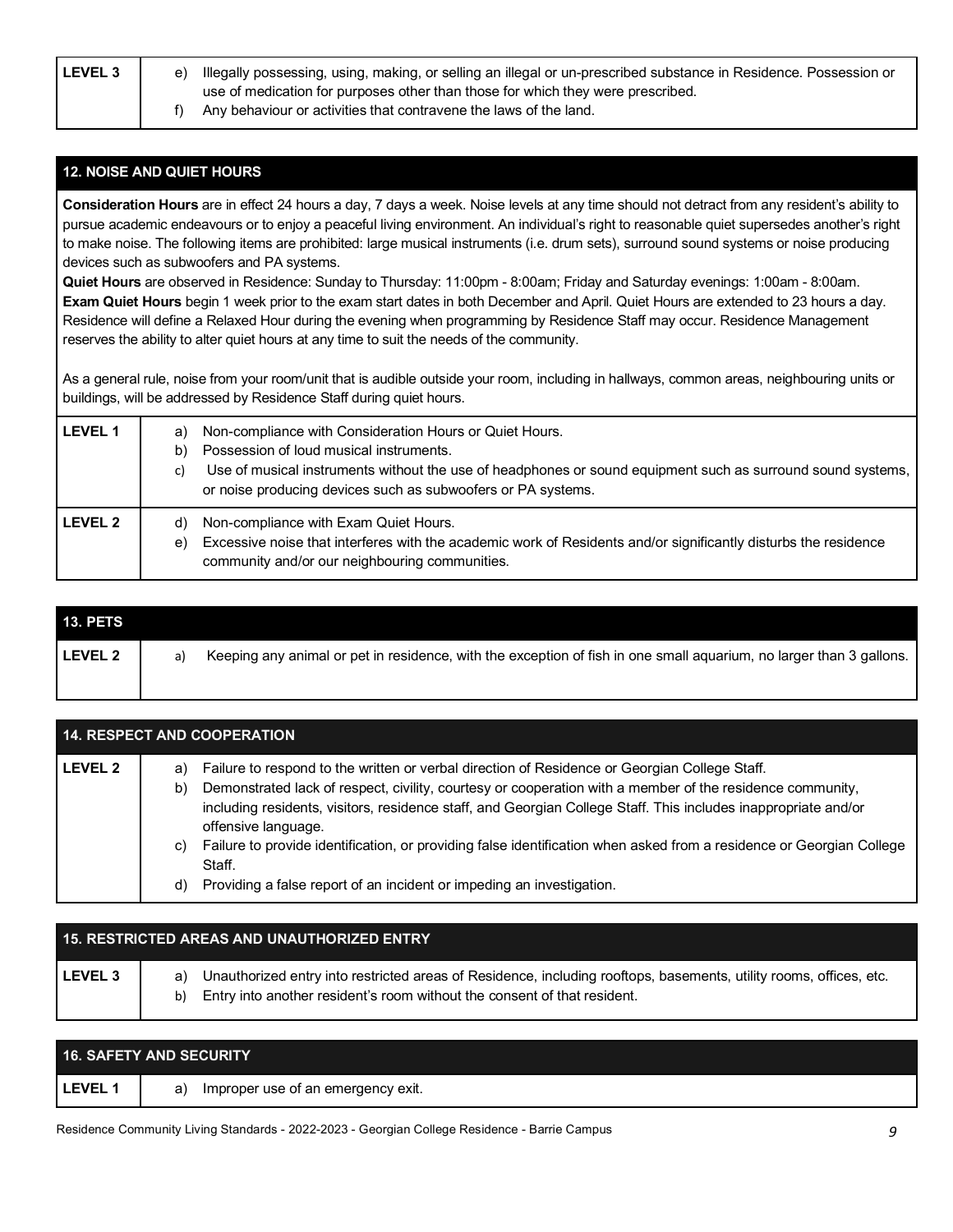|                | Footwear must be used within all Interior and exterior common areas of the Residence.<br>b)                                                                                                                                                                                                                                                                                                                                                                             |
|----------------|-------------------------------------------------------------------------------------------------------------------------------------------------------------------------------------------------------------------------------------------------------------------------------------------------------------------------------------------------------------------------------------------------------------------------------------------------------------------------|
| <b>LEVEL 2</b> | Covering, tampering with, or removing the PA system.<br>C)<br>Permitting entry of any individual (resident, non-resident or other) into Residence, either by opening a door or<br>d)<br>giving Residence keys or swipe cards to that individual.<br>Overloading or tampering with electrical systems.<br>e)<br>Unsafe storage, disposal and/or use of prescribed medication and related medical devices such as needles,<br>f)<br>prescription drugs, and pill bottles. |
| <b>LEVEL 3</b> | Tampering with video surveillance equipment or systems.<br>g)<br>Failure to evacuate during an alarm.<br>h)<br>Careless driving on Residence grounds.<br>Actions, carelessness or neglect that causes an elevator to stall and/or require repair.                                                                                                                                                                                                                       |

### **17. SEXUAL VIOLENCE**

Sexual Violence is a broad term that describes any violence, physical or psychological, carried out through sexual means or by targeting sexuality. This violence takes different forms against another person without their consent. This includes but is not limited to sexual assault, sexual harassment, stalking, indecent exposure, voyeurism and sexual exploitation.

**Note**: The Institution's student code of conduct and other policies regarding sexual violence will take precedence over the Residence Community Living Standards.

**LEVEL 3** | a) Any behaviour deemed to be sexual violence.

#### **18. SMOKING**

Smoking is not permitted on or about the lands on which the Residence is situated, except as permitted by the Institution or municipal by law. All students must follow the Ontario Law of Smoke-Free Ontario Act, S.O. 2017, c. 26. This means you must be 15 metres from the entrance/exit of the Residence.

| <b>LEVEL 2</b> | a) Smoking in Residence, including the use of e-cigarettes, hookahs, and vaporizers.                          |  |
|----------------|---------------------------------------------------------------------------------------------------------------|--|
|                | b) Possession of large smoking paraphernalia (e.g., bongs, hookahs, etc.) more than 30 centimetres in height. |  |
|                | c) Smoking within 15 metres of an entrance/exit of the Residence.                                             |  |

|                | <b>19. TECHNOLOGY MISUSE</b>                                                                                                                                                                                                         |
|----------------|--------------------------------------------------------------------------------------------------------------------------------------------------------------------------------------------------------------------------------------|
| <b>LEVEL 1</b> | Failure to abide by Georgian Colleges technology and internet policies.<br>a)<br>Installing/use of a personal internet router.<br>b)                                                                                                 |
| <b>LEVEL 2</b> | Interference with the technology of the Residence, Georgian College or another Resident.<br>C)<br>Copyright infringement (i.e. illegally downloading music, movies or other media using the Residence internet<br>d)<br>connection). |

#### **20. UNAUTHORIZED ACTIVITIES**

 **Note:** All organized events, activities or gatherings that have the potential to cause a disturbance must be approved by Residence Management to ensure compliance with fire safety, noise and other applicable policies. Residence Management will not approve any event that involves or is presumed to involve the use of alcohol or other substances.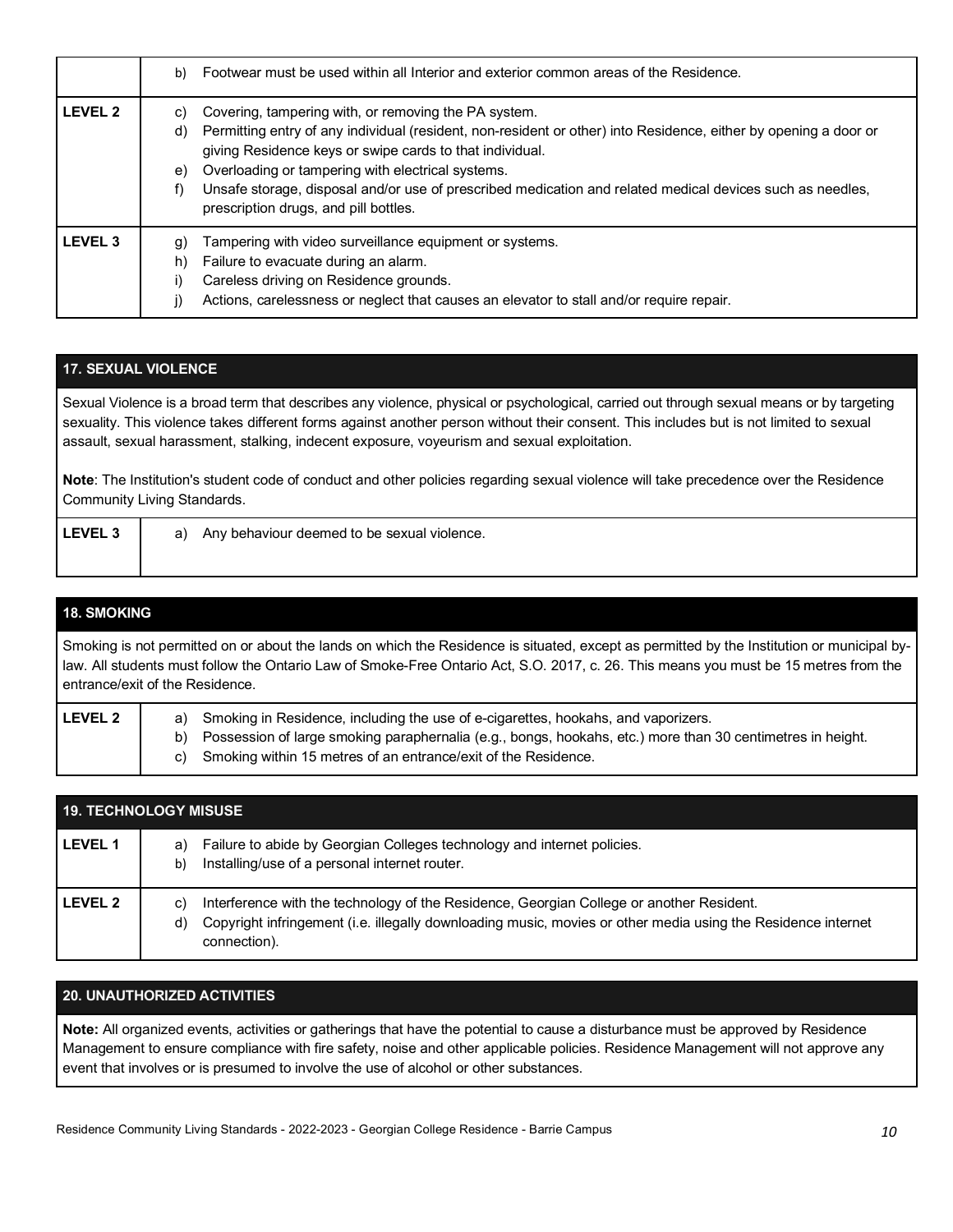| Note 2: Maximum capacity of a residence room is defined as the number of residents that live in the room plus two additional people |
|-------------------------------------------------------------------------------------------------------------------------------------|
| each.                                                                                                                               |

|--|

**LEVEL 2** a) Any gathering over the maximum capacity of a residence room.

b) Any organized event, activity or gathering that has not gained the approval of Residence Management.

## **21. UNAUTHORIZED ARTICLES AND THEFT**

Theft refers to the act of taking another person's property in residence without their permission.

 **Note:** Only Refrigeration appliance supplied with the Room are to be used. No others, including mini fridges, are to be brought into the Room. Irons, toaster ovens, coffee makers, electric kettles protected by an automatic "shut off" may be used. In order for appliances to be approved for use in the Residence, they must bear a visible serial number and a CSA or RL identification tag.

| <b>LEVEL 1</b> | Possession of equipment, keys, appliances or furnishings not authorized by the Residence or Georgian College.<br>a) |
|----------------|---------------------------------------------------------------------------------------------------------------------|
| <b>LEVEL 3</b> | Theft or possession of stolen property.<br>b)                                                                       |

| <b>22. VIOLENCE AND AGGRESSION</b>                                                                                                                                                                                                                                                                                                              |                                                                                                                                                                                                                                                                                                                                                                                                                                                                                                     |  |  |  |  |
|-------------------------------------------------------------------------------------------------------------------------------------------------------------------------------------------------------------------------------------------------------------------------------------------------------------------------------------------------|-----------------------------------------------------------------------------------------------------------------------------------------------------------------------------------------------------------------------------------------------------------------------------------------------------------------------------------------------------------------------------------------------------------------------------------------------------------------------------------------------------|--|--|--|--|
| Note: Violent or aggressive behaviour of any kind is not permitted in residence. This includes behaviour such as physical force<br>potentially causing hurt or damage to someone/something, and/or behaviour that threatens another member of the community. Violence<br>and aggression includes but is not limited to physical or verbal acts. |                                                                                                                                                                                                                                                                                                                                                                                                                                                                                                     |  |  |  |  |
| LEVEL <sub>3</sub>                                                                                                                                                                                                                                                                                                                              | Any communication or behaviour that is perceived as offensive, abusive, unwanted, aggressive or threatening.<br>a)<br>Any behaviour (consensual or not) that causes or has the potential/intent to cause physical or emotional harm.<br>b)<br>These behaviours include, but are not limited to: hitting, punching, slapping, kicking, pushing, pulling, bullying,<br>stalking, fighting, intimidation, retaliation and threats of violence.<br>Any behaviour deemed to be a physical assault.<br>C) |  |  |  |  |

#### **23. WEAPONS**

 **Note:** A weapon is defined as any device that is designed for (or could be used for) the purpose to intimidate, threaten, harm or kill. Examples of weapons include and are not limited to: handguns, rifles, air guns, pellet guns, paintball guns, BB guns, crossbows, swords, hunting knives, fishing knives, martial arts weapons, brass knuckles, replica weapons, or any other prohibited device as defined in the Criminal Code of Canada. Ammunition is defined by any replica or real materials fired, scattered, dropped, detonated from any weapon. This includes live and dead bullets, arrows, grenades, etc. Ammunition and replica ammunition are also prohibited in residence.

| <b>LEVEL 3</b> | a) Possession, storage, use or threatened use of a weapon and/or replica weapons. |
|----------------|-----------------------------------------------------------------------------------|
|                |                                                                                   |

#### **SANCTIONS**

 Sanctions are consequences for behaviour that violates the RCLS, Student Residence Agreement, or Georgian College policies. These sanctions are explained in detail, including any relevant deadlines or payment information in a Decision Letter written by Residence Staff. Sanctions are intended to be primarily educational and restorative in nature. Sanctions may be used independently or in combination for any single violation. Repeated and/or multiple violations shall increase the severity of sanctions applied, as determined by a resident's point total. In most circumstances, the following range of sanctions may be assigned to residents at each tier of cumulative point totals.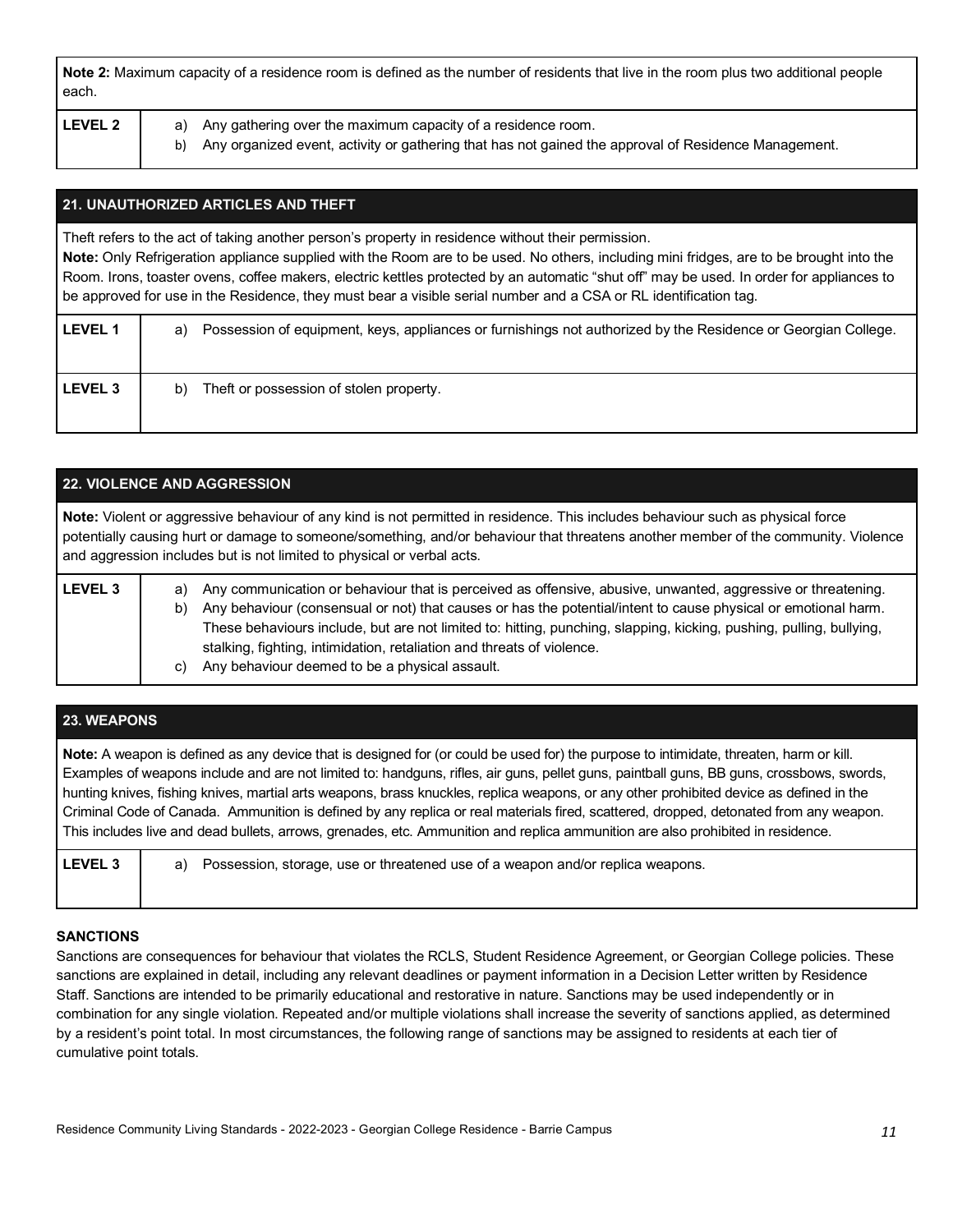#### **Tier I Residents with 1-3 Total Points**

- a) **Warnings**  a verbal or written caution that continuation or repetition of the offending behaviour will constitute more serious sanctions in the future.
- b) **Community Service**  tasks or roles assigned as sanctions, which contribute positively to the reputation, welfare or condition of the Residence or surrounding community.
- c) **Disposal/Removal of Items**  removal of items from the Residence that violate the Residence Community Living Standards.
- d) **Educational Sanctions -** tasks assigned as a sanction designed to promote learning and development.
- e) **Fines**  a sanction applied to a Resident whereby they are required to pay a monetary fee.
- f) **Loss of Privileges**  a sanction that places restrictions on certain privileges of the Resident.
- g) **Restitution**  payment for damage or loss experienced by Georgian College, Residence, Residents, Guests or others.

#### **Tier II Residents with 4-8 Total Points**

- h) All Tier I Sanctions.
- i) **Communication Ban**  a sanction that limits the privilege of a Resident to communicate freely with another Resident.
- j) Transfer/Relocation a sanction that will reassign accommodation either within the Residence Complex or to a location off campus.
- k) **Persona non grata (PNG) or Trespass Notice**  a sanction given to an individual who is denied the privilege to enter Residence. The PNG individual is also prohibited from attending any residence events which occur outside of the building. A copy of the PNG letter is filed with Campus Security. A PNG individual found or seen in residence at any time will be reported to Campus Security and may be subject to further sanctions under Residence or Georgian College policies.
- l) **Denial of Readmission to Residence**  a sanction given to a Resident who will not be permitted to live in residence in the future.
- m) **Residence Probation**  a sanction applied as a deterrent against future violations. Any future violations of the RCLS of any kind may result in eviction.
- n) **Behavioural Contract**  a signed contract between a Resident and Residence Management addressing behaviour that may or may not be covered by the RCLS, to comply with conditions of conduct and to refrain from specified conduct as detailed in the Behavioural Contract. Violations of the terms a behavioural contract may lead to eviction.

#### **Tier III Residents with 9+ points**

- o) All Tier I and II Sanctions.
- p) **Eviction**  termination of the Resident's Student Residence Agreement (contract) with the Residence.
- q) Recommendation for charges of non-academic Misconduct a sanction where Residence Staff make a formal recommendation to Georgian College to investigate and/or charge the Resident with non-academic misconduct.

## **PRIMARY AND SECONDARY CONTACTS**

 Every resident is required to identify two people as their Primary and Secondary contacts. It is suggested that these people are parents or legal guardians of the resident, as they serve as emergency contacts. They may also be contacted if any other significant concerns or problems arise with the resident, such as significant violations of the residence rules, late payments or fees, or concern for their well-being. Sections 5.01 and 5.02 of the SRA provide more details about the Primary and Secondary Contacts.

# **6. JUDICIAL PROCEDURES**

## **PRINCIPLES OF NATURAL JUSTICE AND PROCEDURAL FAIRNESS**

 The Principles of Natural Justice and Procedural Fairness must prevail in Judicial Procedures to uphold the principle that justice must not only be done, but be seen to be done. The principles are explained below:

- (a) The Resident has the right to be informed of the allegation(s) of Offence(s).
- (b) The Resident is entitled to an opportunity to respond to allegation(s) of Offence(s) at a meeting with Residence Staff and is also entitled to a reasonable notice of the time, place and nature of the meeting.
- (c) The Resident is presumed not to be guilty of the alleged Offence(s) until an impartial and unbiased Decision-maker has determined the Offence(s).
- (d) The Resident is entitled to reasonable disclosure of evidence of the Incident Report prior to a decision. Fact-finding occurs at a meeting with the Decision-Maker.
- (e) At meetings to discuss level three violations, the Resident is entitled to call a reasonable number of witnesses to the meeting to discuss alleged Offence(s). This must be arranged with the decision-maker prior to the meeting.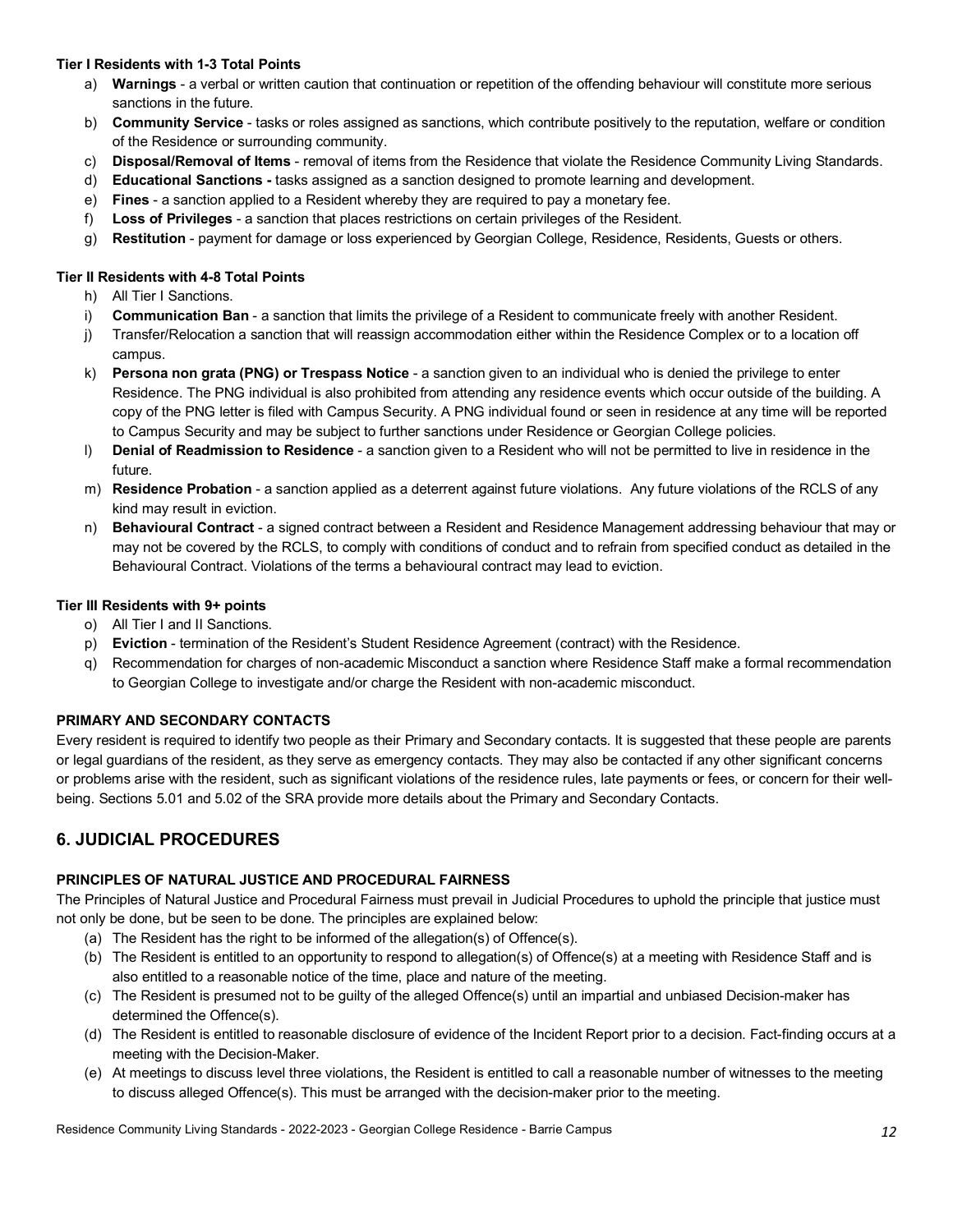(f) The Resident is entitled to be advised in writing of the Decision about the alleged Offence(s) and the Sanction(s) applied, (if any). The Decision about guilt or innocence and any associated Sanction(s) should be made within a reasonable time.

#### **STANDARD OF PROOF**

 The information necessary to prove that an offence has occurred is referred to as the standard of proof. Outside of a court of law, the model used by Georgian College is called the Balance of Probabilities. The standard of proof has been met if at the conclusion of an investigation, based on all credible information, the Residence Staff believes that the incident reported probably occurred. This means that the information provided in the Incident Report and in the judicial meeting demonstrated that the violation is more likely than not to have occurred. The standard of proof for criminal cases is beyond a reasonable doubt, which does not apply in Residence Judicial Procedures.

#### **INCIDENT REPORTS AND JUDICIAL MEETINGS**

 A summary of the Judicial Process is presented in the chart following this section. The procedures explained in this section are applied in normal day-to-day situations but may vary in extraordinary circumstances.

 Residence Staff will record behaviours, actions or negligence that may be Violations against RCLS in Incident Reports, which will usually be written and submitted to the Residence Office within 72 hours of the Incident. When necessary, the Incident Report may also include appendices, such as e-mails, photographs, or Security, Police, or Fire reports. Residence Staff will notify the Resident(s) of the alleged Offence(s) and will notify them of a meeting to discuss the matter within one week of receiving the Incident Report.

 The purpose of a Judicial Meeting between a Resident and a Residence Staff member is to investigate allegations of violations detailed in an Incident Report. This is the opportunity for Residents to be heard and explain their behaviour to the Residence Staff member. While these meetings must comply with the Principles of Natural Justice and Procedural Fairness and may result in formal sanctions, they are not designed to be highly formal in nature. At the conclusion of the meeting the Residence Staff member will follow-up with the Resident in writing with a Decision Letter within one week of the meeting, which will outline all necessary decisions about violations, sanctions and any related deadlines. If the Resident fails to attend the Judicial Meeting with the Residence Staff member, the Residence Staff member may choose to proceed and make a decision based upon all evidence available.

#### **COMMUNICATION BETWEEN RESIDENT(S) AND RESIDENCE STAFF**

 Residence Staff will endeavor to communicate with Residents via several methods to discuss Incident Reports, deliver Decision Letters, and any other important aspects of the judicial process: (a) an e-mail to their Georgian College e-mail account or the account provided in their application, (b) a letter placed in a Residents mailbox or under a Residents room door, or (c) in person. Attempts to contact and communicate with a Resident are deemed to be satisfactory when any two of the above methods have been used by Residence Staff.

| <b>GEORGIAN RESIDENCE JUDICIAL PROCESS</b>                                                                                                                    |                                                                                                                                             |  |  |  |
|---------------------------------------------------------------------------------------------------------------------------------------------------------------|---------------------------------------------------------------------------------------------------------------------------------------------|--|--|--|
| <b>Incident Report</b><br>Alleged violations of the RCLS are documented by Residence Staff in an Incident Report                                              |                                                                                                                                             |  |  |  |
| Alleged Level 1, 2 & 3 Violations Judicial Meeting with RLC or designate<br>Resident(s) meet with the RLC to review the Incident Report.                      |                                                                                                                                             |  |  |  |
| Incident Referred to GM<br>In situations where Resident(s) are repeat offenders or Level 3<br>violations are assessed the incident may be referred to the GM. | <b>Decision Letter</b><br>RLC or designate communicates decision about allegations,<br>violations, and sanctions to Resident(s) in writing. |  |  |  |

#### **RESIDENCE EMERGENCIES**

 Although the three levels of Violations and the Judicial Procedures are intended to apply to most situations related to behaviour, there are conditions that warrant a heightened level of concern for safety, security, health and wellbeing. These conditions require special authority and guidelines. The following definitions and procedures ensure a swift, effective response to conditions to protect Residents,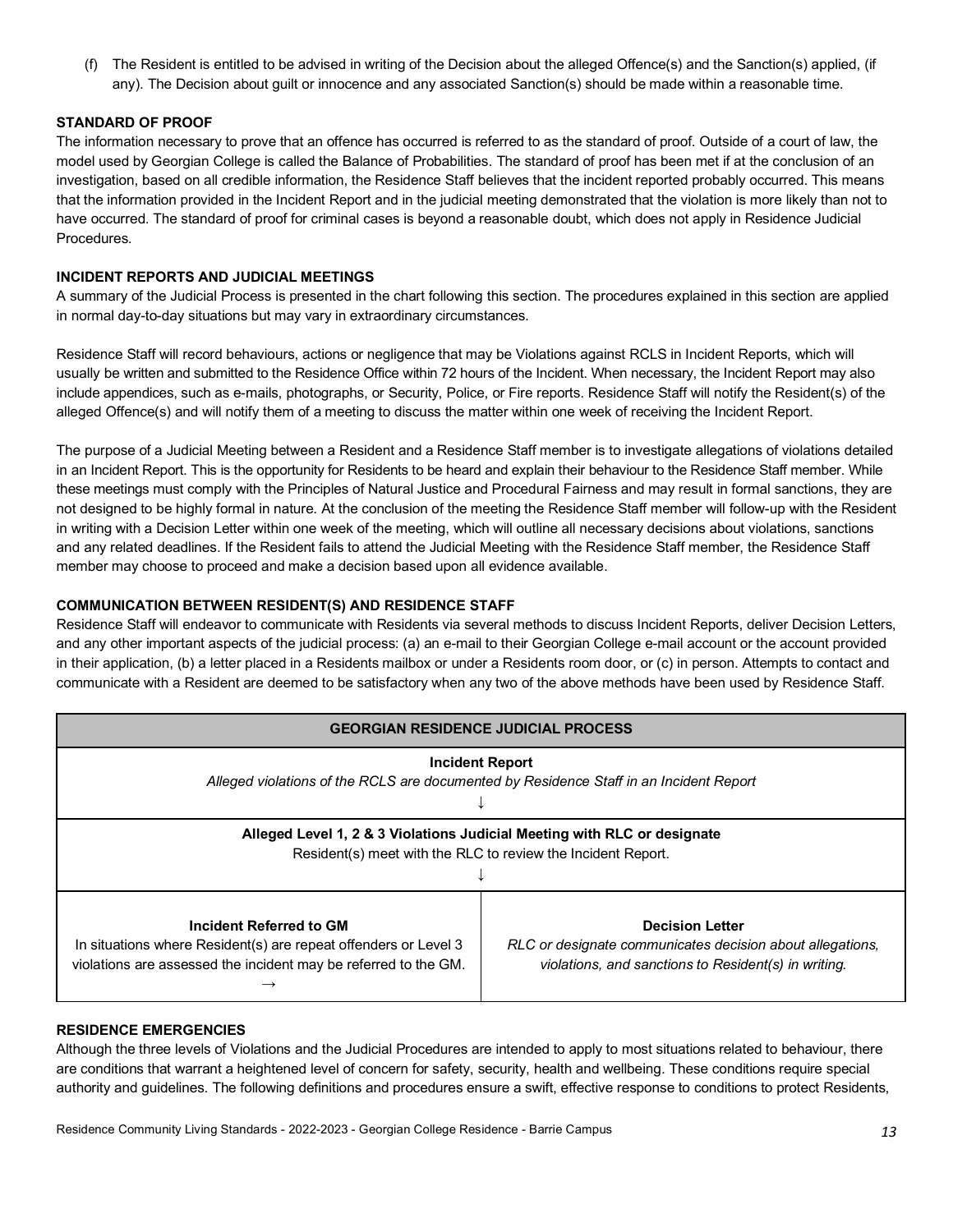guests, staff, the community and the Institution. In consultation with the College and its threat assessment and emergency procedures, the General Manager is granted extraordinary authority to respond to Residence Emergencies.

### **DEFINITION OF A RESIDENCE EMERGENCY**

 In consultation with the College, the General Manager is authorized to determine if Residence Emergency conditions exist, which is defined by any one of the following:

- (a) evidence that a Resident, student, or staff has been harmed or appears to be in danger of harm,
- (b) evidence that a Resident, student, or staff has harmed or poses a threat to harm another individual or the community,
- (c) evidence that a Resident, student, or staff has inflicted self-harm or appears to be in danger of doing so.

#### **RESIDENCE EMERGENCY PROCEDURES**

In consultation with the College, the General Manager is authorized to:

- (a) suspend other rules in order to invoke a swift response to a Residence Emergency
- (b) turn the matter immediately over to appropriate authorities
- (c) immediately relocate the Resident(s) involved within the Residence or off campus, pending a meeting with the Resident
- (d) authorize an Exclusion, which takes effect immediately and without prejudice or notice, pending a meeting with the Resident. This means that the individual:
	- a. is prohibited from accessing any service or facility of the Residence
	- b. may be escorted from the Residence and/or the campus
- (e) determine Sanction(s) at Levels 1, 2, and 3, following a meeting with the Resident.

#### **APPEAL PROCEDURES**

 A summary of the Appeal Procedures is presented in the chart following this section. The following general principles apply to all appeals:

- (a) The Principles of Natural Justice and Procedural Fairness must prevail in Appeal Procedures to ensure compliance with the principle that justice must not only be done, but be seen to be done.
- (b) Any resident found in violation of the RLCS is entitled to submit an appeal, based in the grounds for an appeal mentioned below.
- (c) A resident has 72 hours from the date they receive their Decision Letter to start the appeal process. Staff will endeavour to respond to appeal requests within 72 hours of receiving them.
- (d) Depending on the original decision rendered the appeal process proceeds via one of two processes: the Appeal Process or the

Eviction Appeal Process, which are detailed below.

#### **THE APPEAL PROCESS**

 Students may choose to follow up with the decision maker by scheduling a meeting in order to better understand the decision or sanction(s) related to their incident. Should a student believe that there are issues with the finding of responsibility or sanctions related to their incident, they always have the right to appeal the decision.

- (a) The Appeal Process is in place for all decisions excluding Eviction.
- (b) Students may complete an Appeal Request Form and submit it to the Residence Office, within 72 hours of receiving the decision letter. The resident requesting an appeal must demonstrate that they have grounds, which includes providing evidence of one of the following items:
	- i. **Bias:** Alleged and reasonable apprehension of bias of the Decision-maker who imposed the sanction(s).
	- ii. **Procedural Fairness:** Alleged substantive failure by the Decision-maker to comply with the Principles of Natural Justice and Procedural Fairness, which may have affected the decision.
	- iii. **New information:** Substantive new evidence which could not have been available to the Decision-maker when making the decision.
	- iv. **Alternative Sanctions:** The resident may request for their sanction(s) to be altered because the sanction(s) assigned are unduly burdensome, either because they are disproportionate to the violation and escalating conduct process, or because circumstances individual to the respondent render the sanction(s) more burdensome than they would typically be.
- (c) Once the Appeal Request Form is received, a Residence Manager other than the initial decision maker will review the appeal request within 72 hours. If the appeal is granted, the GM (or designate) will set-up an Appeal Meeting with the resident(s).
- (d) The individual or committee considering the appeal may, after reviewing the case:
	- i. uphold the findings and/or sanctions;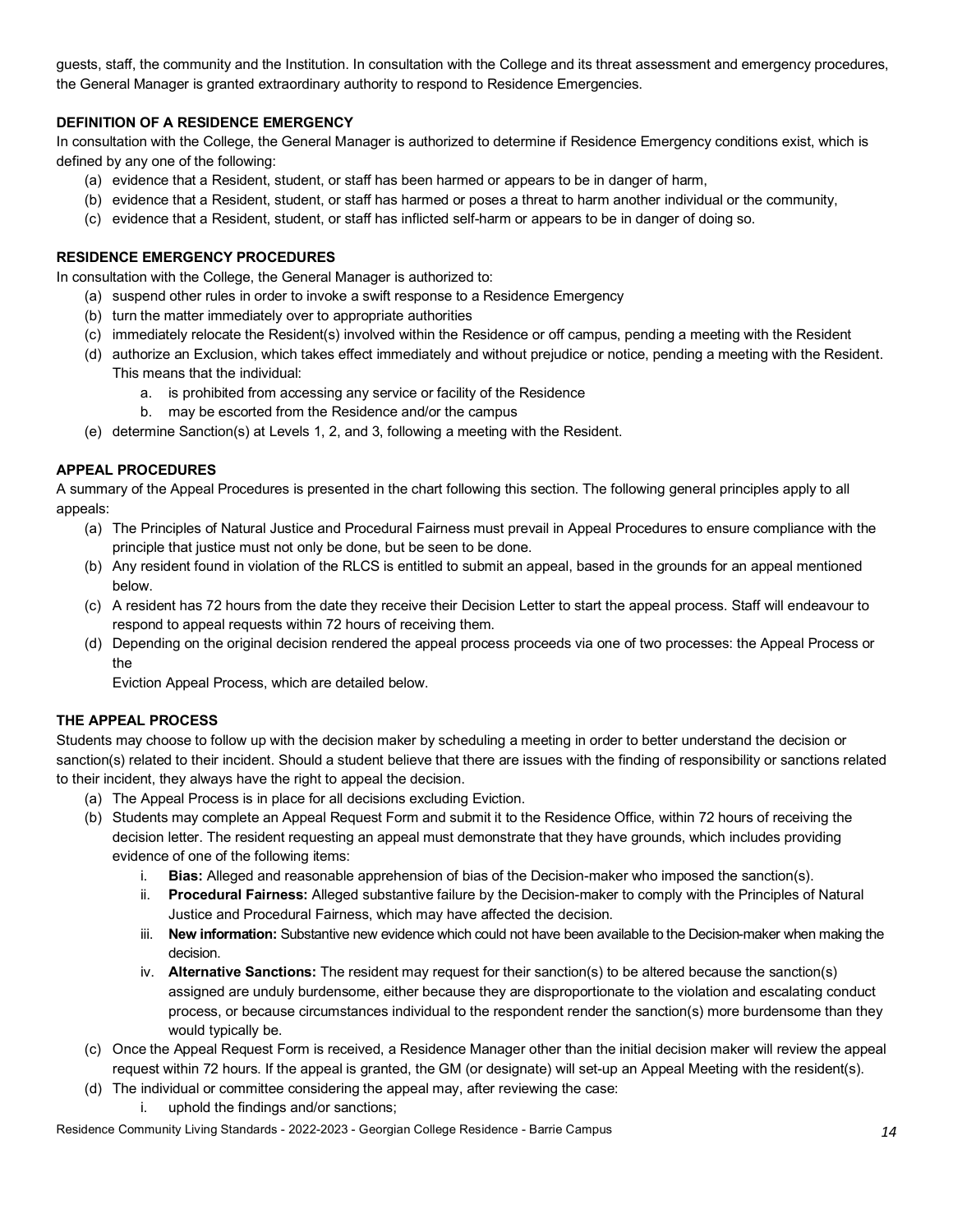- ii. reverse the findings; or
- iii. reverse or modify the sanctions.
- (e) During an appeal, all sanctions (minus financial sanctions) remain valid until they are reversed or modified by the individual or committee hearing the appeal. Financial sanctions will not be applied until a decision has been made.
- (f) All decisions made in an appeal are final and are not subject to further appeals.

### **THE EVICTION PROCESS**

- (a) If the resident has grounds for an appeal, the resident may complete the Appeal Request Form and submit it to the Director, Safety and Security (or designate), within 72 hours of receiving the eviction. The resident requesting the appeal must demonstrate that they have grounds, which includes providing evidence of one of the following items:
	- i. **Bias:** Alleged and reasonable apprehension of bias of the Decision-maker who imposed the sanction(s).
	- ii. **Procedural Fairness:** Alleged substantive failure by the Decision-maker to comply with the Principles of Natural Justice and Procedural Fairness, which may have affected the decision.
	- iii. **New information:** Substantive new evidence which could not have been available to the Decision-maker when making the decision.
- (b) Once an eviction Appeal Request Form is received, Director, Safety and Security (or designate) will review the grounds for the appeal and make a decision to either deny the appeal or set-up an Eviction Appeal Hearing. The resident(s) will be contacted within 72 hours to notify them of this outcome.
- (c) If the appeal is granted, the Director, Safety and Security (or designate) will set-up the Eviction Appeal Committee, which will be comprised of a Student, the Director of Residence Life from Campus Living Centres (or designate), and the Dean of Students (or designate). One of the members of the Eviction Appeal Committee must be a student, and one member must be a member of Residence Senior Management. Residents appealing an eviction will be provided with additional information about Appeal Hearing procedures.
- (d) The Eviction Appeal Committee will communicate a decision in writing to the resident. The committee will review all evidence and may decide to:
	- i. uphold the findings and/or sanctions;
	- ii. reverse the findings; or
	- iii. reverse or reduce the sanctions.
- (e) During an appeal, all sanctions (minus financial sanctions) remain valid until they are reversed or modified by the individual or committee hearing the appeal. Financial sanctions will not be applied until a decision has been made.
- (f) All decisions made in an Eviction Appeal Hearing are final and are not subject to further appeals.

## **APPEAL MEETING PROCEDURES (Levels 1 - 3)**

In this section, the resident appealing the eviction is referred to as the appellant.

- 1. The hearing will proceed as scheduled, even if the appellant does not attend.
- 2. The appellant may bring witnesses to the appeal hearing. Participation of witnesses shall be limited to providing evidence and responding to questions from the appeal committee. Witnesses may be present at the hearing only when providing evidence or responding to questions from the appeal committee.
- 3. The appellant may bring one support person to the appeal hearing; however, support persons shall not participate in the appeal unless called on by the Chair to do so. Participants are required to provide the name and relationship of their support person to the Appeal Committee a minimum of 48 hours prior to the hearing.

## **EVICTION APPEAL HEARING PROCEDURES**

 In this section, the resident appealing the eviction is referred to as the appellant and the Residence staff whose decision is being appealed is referred to as the respondent.

- 1. The hearing will proceed as scheduled, even if the appellant or the respondent do not attend.
- 2. The appellant and respondent may bring witnesses to the appeal hearing. Participation of witnesses shall be limited to providing evidence and responding to questions from the appeal committee. Witnesses may be present at the hearing only when providing evidence or responding to questions from the appeal committee.
- 3. The appellant and respondent may bring one support person to the appeal hearing; however, support persons shall not participate in the appeal unless called on by the Chair to do so. Participants are required to provide the name and relationship of their support person to the Appeal Committee a minimum of 48 hours prior to the hearing.
- 4. The appeal hearing shall proceed as follows:
	- a. An initial briefing and review of the case by the committee members;
	- b. Presentation of the case by the appellant;